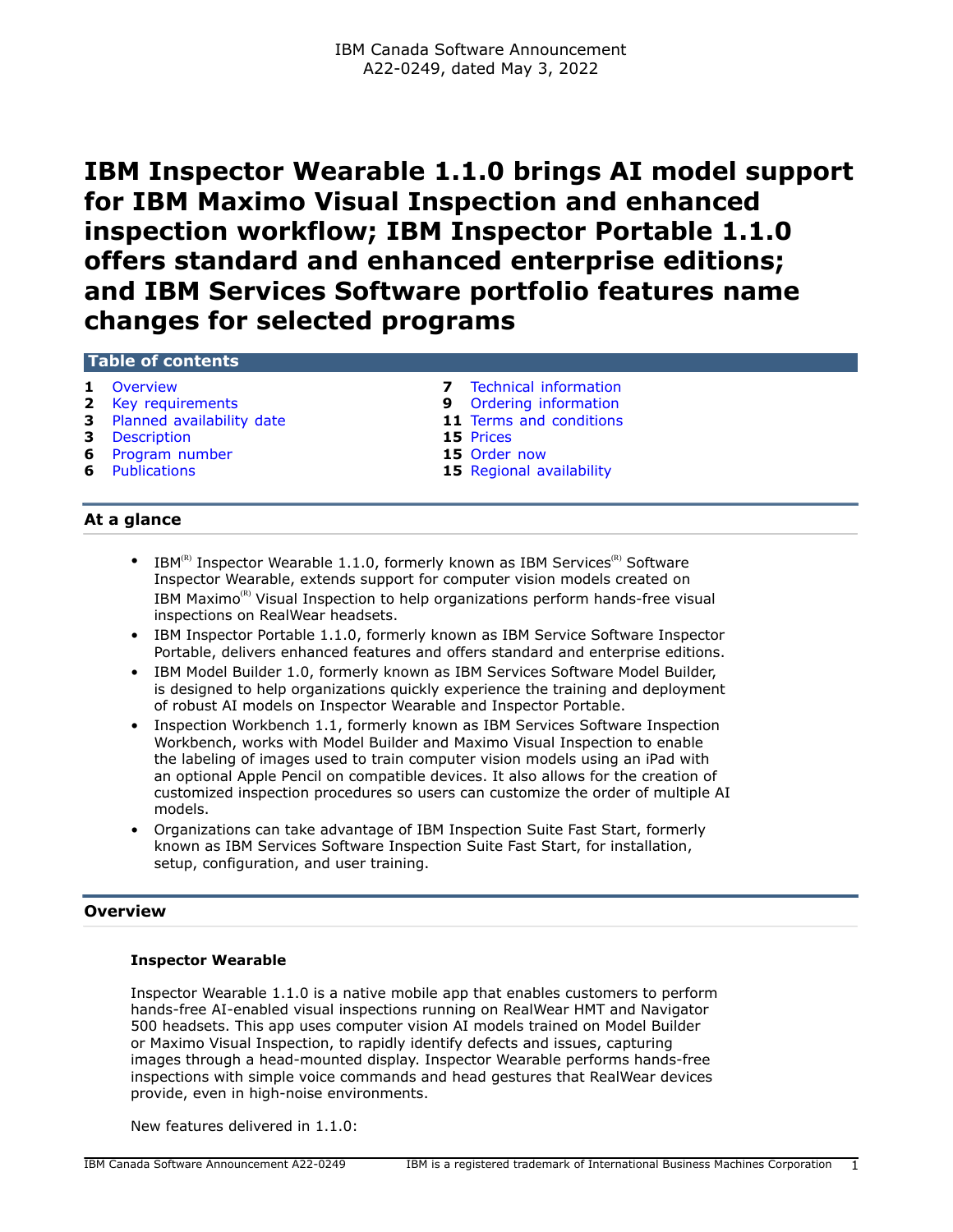- Artificial intelligence (AI) model support for Maximo Visual Inspection, part of IBM Maximo Application Suite
- Offline support
- Configurable MQTT topic structure
- Support for templating the output of the MQTT threshold message

# **Inspector Portable**

Inspector Portable 1.1.0 is a native iOS or iPadOS mobile app that is designed to make artificial intelligence more accessible by simplifying the process of deploying, running, and managing Core ML computer vision models. By leveraging the capabilities of the iPhone or iPad, this app can enable highly efficient and accurate handheld visual inspection for users. Additionally, this app also leverages the concept of inspection procedures that enables users to conduct multiple inspections as a progression of steps.

New features delivered in 1.1.0 include:

- Capability to create inspection procedures directly within inspector portable
- Sideloading of models for stand-alone inspections
- Additional configurability of camera option at the individual step level of inspection procedure
- Backup and restore of inspections, procedure templates, and configurations
- Integrated lightweight reporting database for inspection performance

#### **Model Builder**

Model Builder 1.0 is an AI training platform that can use the capabilities of IBM Cloud $(R)$  and its GPUs to train computer vision models for compatible mobile apps. Inspection Workbench iPadOS app is used as the exclusive user interface for labeling and training. Specifically, Model Builder trains computer vision models that can then be deployed for use on the Inspector Portable and Inspector Wearable apps. Customers that require additional flexibility and scale can export images and labels from Model Builder for import into Maximo Visual Inspection.

#### **Inspection Workbench**

Inspection Workbench 1.1 is a native iPadOS mobile app that enables users to label images on an iPhone or iPad for training Core ML and TensorFlow Lite computer vision models that run on IBM companion apps. After models are trained on the server, Inspection Workbench can deploy those models in near real-time to companion apps and create or update relevant inspections, all from one native iPadOS experience.

#### **Inspection Suite Fast Start**

This remotely delivered service supports customers in the installation, setup, configuration, and basic training of Inspection Suite products through qualified specialists from IBM.

# <span id="page-1-0"></span>**Key requirements**

Inspector Wearable:

- RealWear devices running the following firmware versions:
	- HMT-1 and HMT-1Z1 version 12, or later
- Navigator series version 11.x, or later
- License to Inspection Workbench 1.1, or later $^1$
- Access to Model Builder 1.0 or Maximo Visual Inspection in Maximo Application Suite 8.7, or later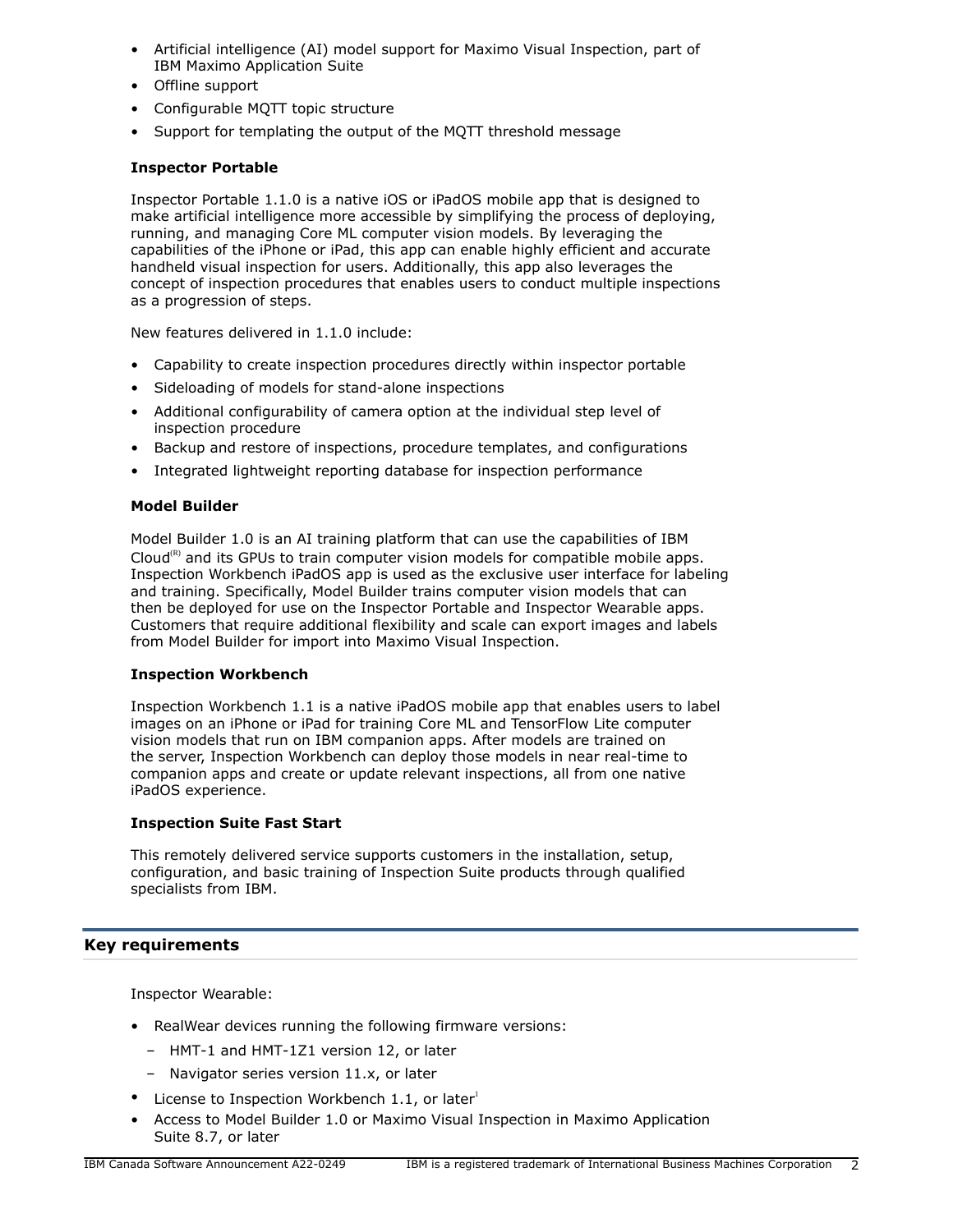- Access to a Message Queuing Telemetry Transport (MQTT) broker supporting MQTT version 3.1
- A device running iPadOS 14, or later, to run Inspection Workbench

# Model Builder:

- License to Inspection Workbench 1.1, or later $1$
- A device running iPadOS 14, or later<sup>2</sup>
- Access to IBM Cloud account

# Inspector Portable:

- Access to Model Builder 1.0 or Maximo Visual Inspection 1.3, or later<sup>3</sup>
- A device running iOS 14 or iPadOS 14, or later<sup>4</sup>

# Inspection Workbench:

- License required to at least one of the following mobile apps:
	- Inspector Wearable 1.1, or later<sup>5</sup>
	- Inspector Portable 1.1, or later $^6$
	- Maximo Visual Inspection Mobile 1.3, or later<sup>7</sup>
	- $-$  Access to Model Builder 1.0 or Maximo Visual Inspection 1.3, or later<sup>8</sup>
	- $-$  An device running iPadOS 14, or later<sup>4</sup>

A license is required for each client device on which Inspection Workbench 1.1, or later, is used.

A license is required for each client device on which the Inspection Workbench app is used.

Demonstration use does not require access to Maximo Visual Inspection. Production use requires a license for Maximo Visual Inspection 1.3, or later.

A license is required for each client device on which the Inspection Workbench app will be used when in production.

Demonstration use does not require access to Inspector Wearable. A license is required for each client device on which Inspector Wearable 1.1, or later, will be used when in production.

Demonstration use does not require access to Inspector Portable. A license is required for each client device on which Inspector Portable 1.0, or later, will be used when in production.

**7** Demonstration use does not require access to Maximo Visual Inspection Mobile. A license is required for each client device on which Maximo Visual Inspection Mobile 1.3, or later, will be used when in production.

**8**

**1**

**2**

**3**

**4**

**5**

**6**

Demonstration use does not require access to Model Builder or Maximo Visual Inspection. Production use requires a license for Model Builder 1.0 or Maximo Visual Inspection 1.3, or later.

# <span id="page-2-0"></span>**Planned availability date**

- May 3, 2022: IBM Inspection Workbench, IBM Model Builder, IBM Inspection Suite Fast Start
- May 20, 2022: IBM Inspector Portable
- June 30, 2022: IBM Inspector Wearable

Availability within a country is subject to local legal requirements.

# <span id="page-2-1"></span>**Description**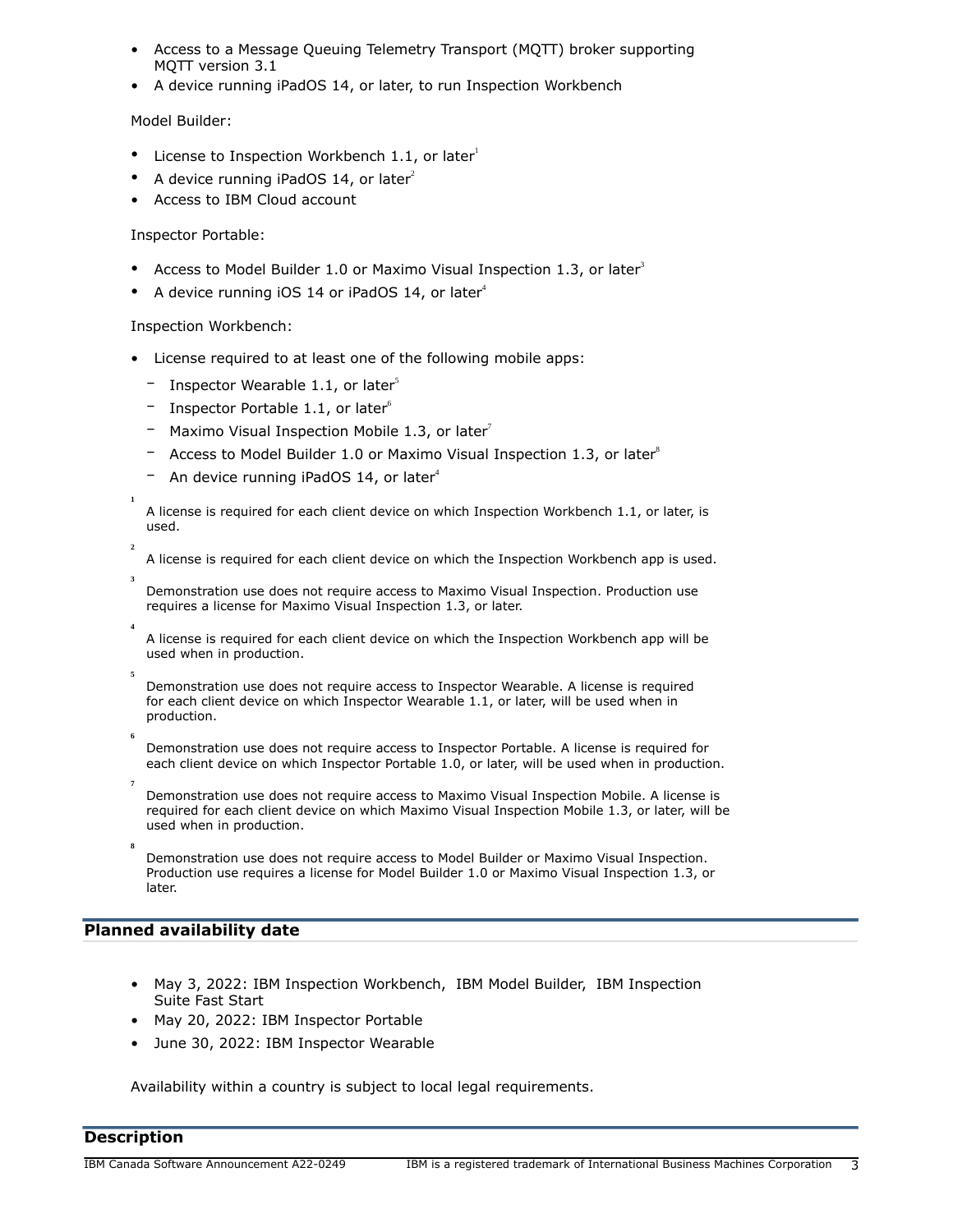#### **Inspector Wearable**

Inspector Wearable enables users to leverage computer vision models trained on Model Builder or Maximo Visual Inspection by using Inspection Workbench as the user interface to detect, diagnose, and correct defects and anomalies in near realtime.

Specifically, Inspector Wearable supports inspection procedures that enable users to conduct multiple inspections as a progression of steps. Procedures can be easily created in the Inspection Workbench companion app running on iPadOS devices.

With Inspector Wearable, IBM delivers the power of AI-enabled visual inspections to the RealWear hands-free platform and its suite of capabilities. These capabilities include industrial internet of things (IoT) data visualization, digital workflow, document navigation, remote mentoring, and video microtraining. Additionally, with the RealWear HMT-1Z1 hands-free remote collaboration headset, use cases such as visual inspections can be performed in environments where combustible gases are present.

Inspector Wearable:

- Empowers field workers to conduct hands-free inspections using on-device AI inference
- Uses computer vision models for object detection and image classification
- Reinforces safety by removing the need to touch devices
- Enables you to conduct inspections using voice commands
- Imports procedure templates created on Inspection Workbench using MQTT
- Increases the overall quality of products and services
- Reduces workloads and improves user satisfaction

# **Inspector Portable**

Inspector Portable extends the value of computer vision models created on Model Builder or Maximo Visual Inspection by using the integrated cameras available on an iPhone or iPad to capture photos and perform inferencing in near real-time. Configurable business rules can be applied to the results to determine whether subsequent action or alerting is required. The app includes an integrated lightweight reporting database to gain insights into inspection performance.

Inspector Portable is uniquely designed to take advantage of the advanced features of iOS or iPadOS devices, including the integrated high-resolution camera to capture images for training and executing vision models as well as multiple connectivity options (wifi, LTE, Bluetooth, and Ethernet with external adapters) that permit flexibility in how inspections can be deployed. In addition, with the power of Core ML, the app can inference on-device, even when there is no network connectivity.

Inspector Portable 1.1 is designed to:

- Empower individuals within enterprises to take actions in near real-time when determining the existence of defects, damage, or other anomalies
- Use Core ML object detection and classification computer vision models that are trained on Model Builder or Maximo Visual Inspection for inferencing on iPhone or iPad
- Perform multiple inspections in a sequential order as part of a procedure
- Commence a procedure manually by entering a unique reference, scanning a barcode/QR code, or using optical character recognition (OCR)
- Provide users with the capability to monitor their progress through a summary view of all pass or fail results for each step of the procedure

Procedures must be created in the companion iPadOS app, Inspection Workbench.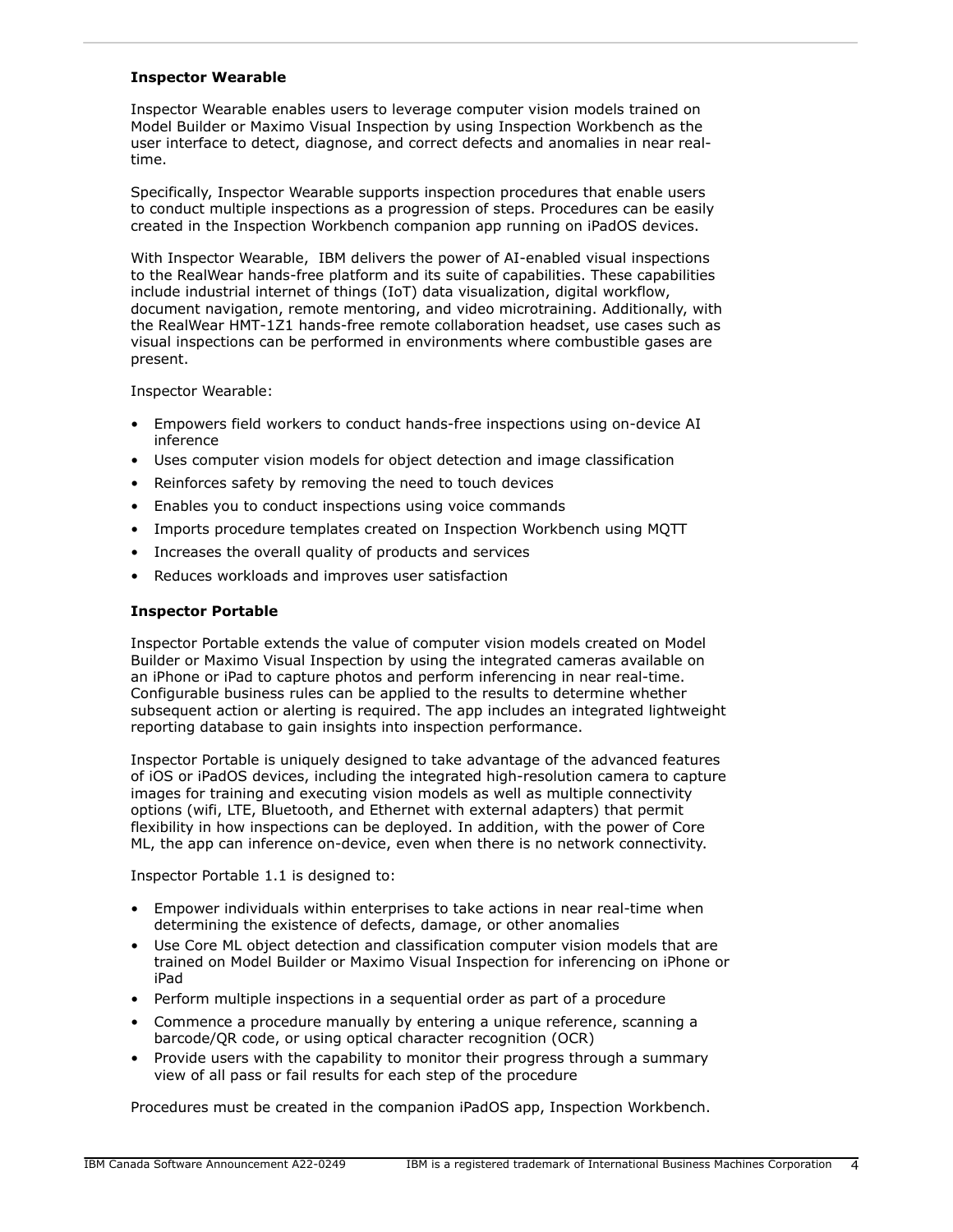Inspector Portable 1.1.0 offers following editions:

- Standard Edition
	- No MQTT integration
- Enterprise Edition
	- Full features

# **Inspection Workbench**

Inspection Workbench introduces the concept of inspection procedures that enables multiple inspections to be conducted as a progression of steps on Inspector Wearable or Inspector Portable. Procedures can be created, edited, and published from Inspection Workbench.

Inspection Workbench delivers the following capabilities:

- Create and edit inspection procedures, enabling multiple inspections to be conducted as a progression of steps, including defining constraints around their use.
- Define a sequence of steps within each procedure which can link to an inspection.
- Define another inspection to use as a visual trigger for a step in the procedure.
- Define whether a unique reference for each procedure instance can be entered manually by using a barcode or QR code, using OCR readings, or by employing references supplied by external systems that are using MQTT for automatic procedure initiation.
- Apply validation to references by using regular expressions.
- Specify whether steps in a procedure can be deferred.
- Specify whether procedures can be edited or deleted after completion.
- Publish procedures using MQTT to Inspector Portable on iOS or iPadOS devices or Inspector Wearable on RealWear devices.

# **Model Builder**

Model Builder 1.0.2 is an AI training platform that can use the capabilities of IBM Cloud and its GPUs to train computer vision models for Inspector Wearable and Inspector Portable apps. Model Builder is simple to set up, fully integrated for rapid deployment, and does not require a data scientist.

Model Builder:

- Trains Core ML and TensorFlow Lite computer vision models and deploys them in near real time
- Enables fast and accurate inspections, repairs, and installations
- Provides an enterprise-grade and rich mobile AI experience for inference
- Increases the overall quality of products and services
- Reduces workloads and improves user satisfaction
- Exports images and labels for import into Maximo Visual Inspection

# **Inspection Suite Fast Start**

This remotely delivered service supports customers in the installation, setup, configuration, and basic training of Inspection Suite products through qualified specialists from IBM. The following activities can be performed:

- Review of customer's business needs and resulting configuration requirements
- Guidance on establishing an IBM Cloud account and creating a compatible Red Hat<sup>(R)</sup> OpenShift<sup>(R)</sup> environment
- Installation and configuration of application in server environments
- Guidance on app installation on mobile devices owned by the customer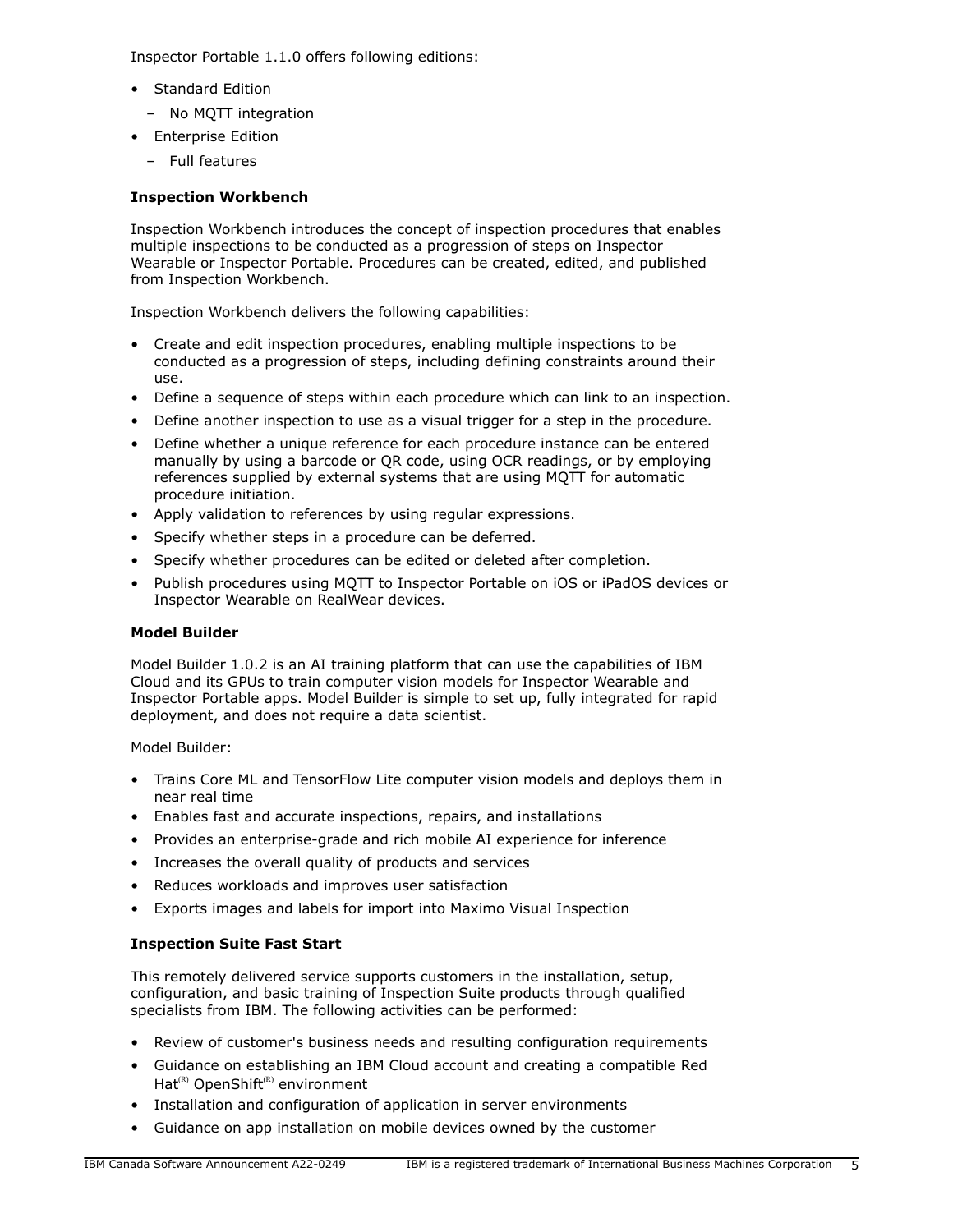- Validation of connectivity between mobile apps and server applications
- Basic user training on image labeling, model training, model deployment, and inspection business rules

#### **Accessibility by people with disabilities**

Accessibility Compliance Reports (previously known as a VPAT) containing details on accessibility compliance to standards, including the Worldwide Consortium Web Content Accessibility Guidelines, European Standard EN 301 349, and US Section 508, can be found on the [IBM Accessibility Conformance Reports](https://www.ibm.com/able/product_accessibility/) website.

#### <span id="page-5-0"></span>**Program number**

| Program number | <b>VRM</b>    | Program name                              |
|----------------|---------------|-------------------------------------------|
| 5900-ALX       | 1.1.0         | IBM Inspector Wearable                    |
| 5900-AFB       | 1.1.0         | <b>IBM Inspector Portable</b>             |
| 5900-ALW       | 1.0.2         | <b>IBM Model Builder</b>                  |
| 5900-AEA       | 1.1.6         | IBM Inspection Workbench                  |
| 5900-AMF       | Cloud service | <b>IBM Inspection Suite Fast</b><br>Start |

#### **Offering Information**

Product information is available on the [IBM Offering Information](http://www.ibm.com/common/ssi) website.

More information is also available on the [Passport Advantage](http://www.ibm.com/software/passportadvantage)<sup>(R)</sup> and Passport [Advantage Express](http://www.ibm.com/software/passportadvantage) website.

# <span id="page-5-1"></span>**Publications**

Inspector Wearable product documentation is provided when the product is downloaded for use.

Model Builder product documentation is available in Red Hat<sup>(R)</sup> [Marketplace](https://marketplace.redhat.com/en-us/products/ibm-services-software-model-builder/documentation).

Inspector Portable documentation is available in [IBM Documentation](https://www.ibm.com/support/knowledgecenter/SSAHYF_1.0/navigation/welcome.html).

Inspection Workbench documentation is available in [IBM Documentation.](https://www.ibm.com/docs/en/ssiw/1.1)

Maximo Visual Inspection documentation is available in [IBM Documentation.](https://www.ibm.com/docs/en/maximo-vi/8.5.0)

Maximo Visual Inspection Mobile documentation is available in [IBM Documentation.](https://www.ibm.com/docs/en/maximo-vi/8.5.0?topic=integrating-maximo-visual-inspection-maximo-visual-inspection-mobile)

#### **Services**

# **IBM ConsultingTM**

As transformation continues across every industry, businesses need a single partner to map their enterprise-wide business strategy and technology infrastructure. IBM Consulting is the business partner to help accelerate change across an organization. IBM specialists can help businesses succeed through finding collaborative ways of working that forge connections across people, technologies, and partner ecosystems. IBM Consulting brings together the business expertise and an ecosystem of technologies that help solve some of the biggest problems faced by organizations. With methods that get results faster, an integrated approach that is grounded in an open and flexible hybrid cloud architecture, and incorporating technology from IBM Research<sup>(R)</sup> and IBM Watson<sup>(R)</sup> AI, IBM Consulting enables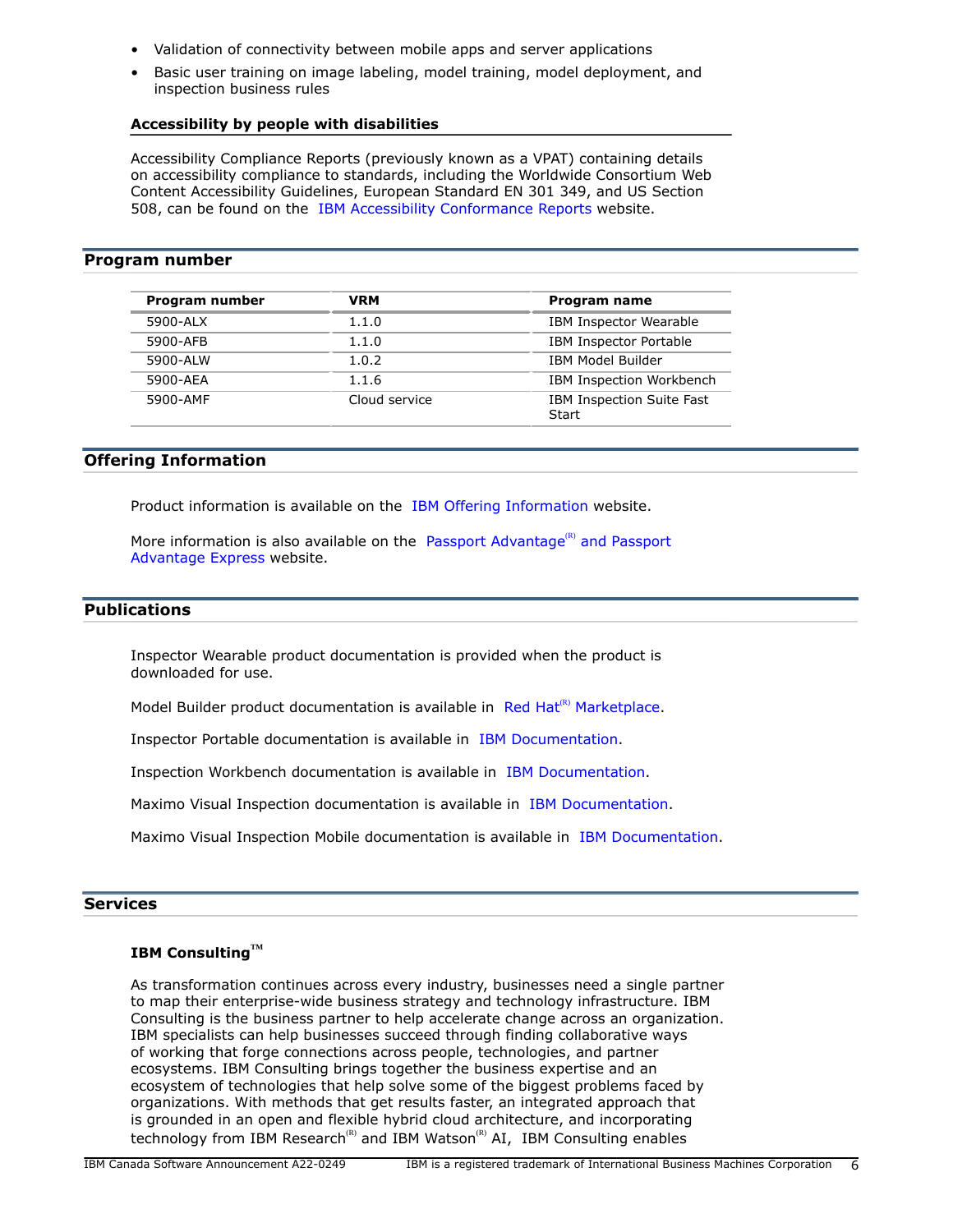businesses to lead change with confidence and deliver continuous improvement across a business and its bottom line.

For additional information, see the [IBM Consulting](https://www.ibm.com/consulting) website.

## **IBM Technology Support Services (TSS)**

Get preventive maintenance, onsite and remote support and gain actionable insights into critical business applications and IT systems. Speed developer innovation with support for over 240 open-source packages. Leverage powerful IBM analytics and AI-enabled tools to enable client teams to manage IT problems before they become emergencies.

TSS offers extensive IT maintenance and support services that cover more than one niche of a client#s environment. TSS covers products from IBM and OEMs, including servers, storage, network, appliances, and software, to help clients ensure high availability across their data centre and hybrid cloud environment.

For details on available services, see the [Technology support for hybrid cloud](https://www.ibm.com/services/technology-support) [environments](https://www.ibm.com/services/technology-support) website.

#### **IBM Expert Labs**

Expert Labs can help clients accelerate their projects and optimize value by leveraging their deep technical skills and knowledge. With more than 20 years of industry experience, these specialists know how to overcome the biggest challenges to deliver business results that can have an immediate impact.

Expert Labs' deep alignment with IBM product development allows for a strategic advantage as they are often the first in line to get access to new products, features, and early visibility into roadmaps. This connection with the development enables them to deliver First of a Kind implementations to address unique needs or expand a client's business with a flexible approach that works best for their organization.

For additional information, see the [IBM Expert Labs](https://www.ibm.com/products/expertlabs) website.

# **IBM Security(R) Expert Labs**

With extensive consultative expertise on IBM Security software solutions, Security Expert Labs helps clients and partners modernize the security of their applications, data, and workforce. With an extensive portfolio of consulting and learning services, Expert Labs provides project-based and premier support service subscriptions.

These services can help clients deploy and integrate IBM Security software, extend their team resources, and help guide and accelerate successful hybrid cloud solutions, including critical strategies such as zero trust. Remote and on-premises software deployment assistance is available for IBM Cloud Pak $R$ <sup>(R)</sup> for Security, IBM Security QRadar<sup>(R)</sup>/QRoC, IBM Security SOAR/Resilient<sup>(R)</sup>, IBM i2<sup>(R)</sup>, IBM Security Verify, IBM Security Guardium<sup>(R)</sup>, and IBM Security MaaS360<sup>(R)</sup>.

For more information, contact Security Expert Labs at sel@us.ibm.com.

For additional information, see the [IBM Security Expert Labs](https://www.ibm.com/security/security-expert-labs) website.

# <span id="page-6-0"></span>**Technical information**

#### **Specified operating environment**

#### *Hardware requirements*

Inspector Wearable:

- RealWear HMT and Navigator 500 headset running firmware version 11.2-xx, or later
- A device running iPadOS 14, or later, to run Inspection Workbench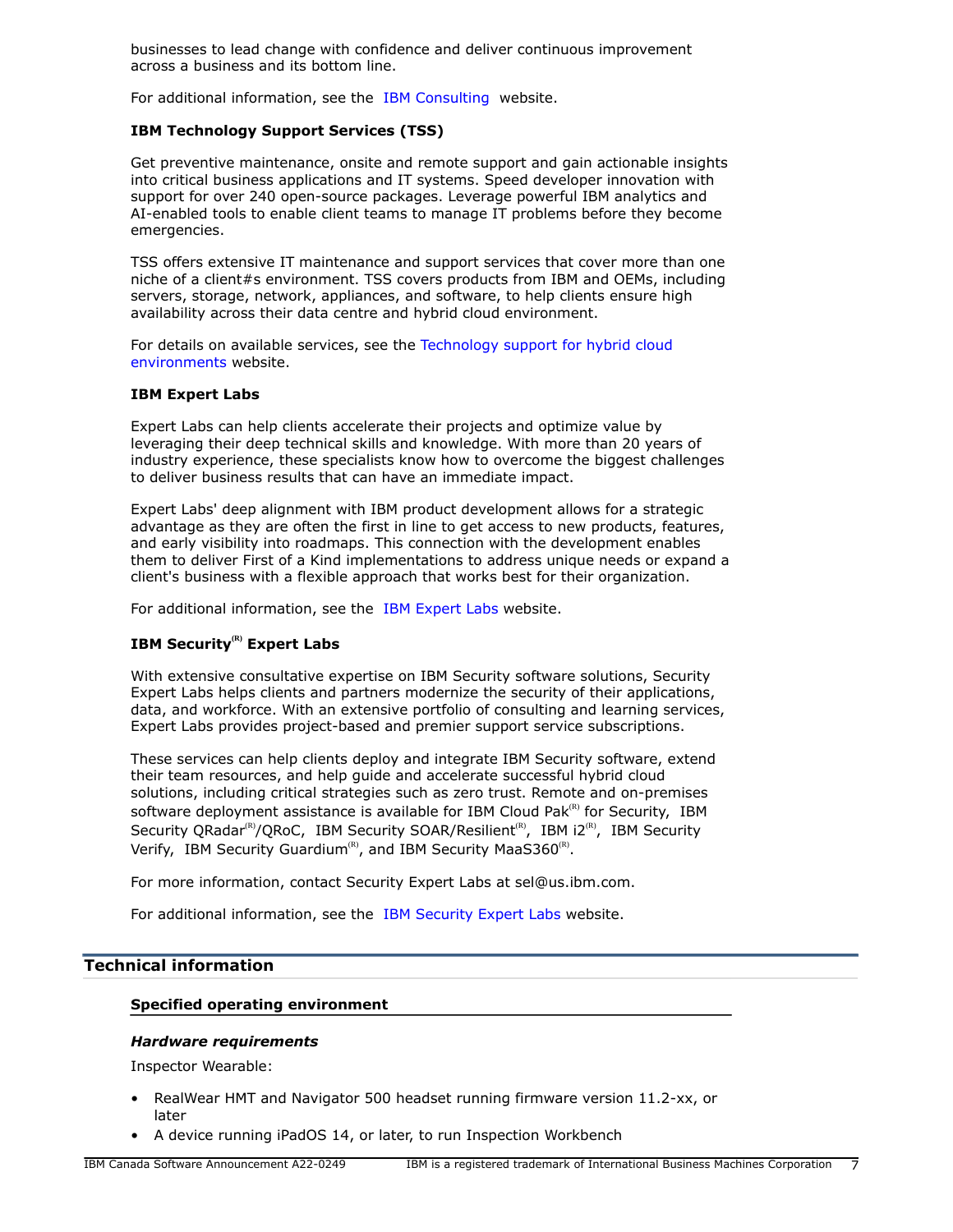Model Builder:

- Uses Inspection Workbench as the exclusive UI, which is supported on iPad running iPadOS 14, or later
- Requires IBM Cloud account to enable required Red Hat IaaS clusters to support image labeling, model building, and deployment; GPU cluster limited to two GPUs

Inspector Portable:

• iPhone and iPad running iOS 14, or later.

Inspection Workbench:

• A device running iPadOS 14, or later

# *Software requirements*

Inspector Wearable:

- License to Inspection Workbench 1.1, or later
- Access to Model Builder 1.0 or Maximo Visual Inspection in IBM Maximo Application Suite 8.7, or later

Model Builder:

- Uses Inspection Workbench as the exclusive UI, which is supported on iPadOS 14 compatible devices
- Requires Red Hat OpenShift<sup>(R)</sup> Kubernetes Service (ROKS) environment in IBM Cloud

Inspector Portable:

- Is supported on iOS or iPadOS 14 compatible devices
- Requires Model Builder or Maximo Visual Inspection in order to run Inspector Portable 1.1 in a production environment

Inspection Workbench:

- Inspection Workbench is supported on iPadOS 14 compatible devices.
- Training platform, Model Builder or Maximo Visual Inspection, and companion apps, Inspector Wearable, Inspector Portable, or Maximo Visual Inspection Mobile, are required to run Inspection Workbench in a production environment.

**Note:** Compatible devices have differing features that might affect the experience of the app. Work with your IBM representative or IBM Business Partner to determine the optimum environment for your needs.

# *IBM Support*

[IBM Support](https://www.ibm.com/support) is your gateway to technical support tools and resources that are designed to help you save time and simplify support. IBM Support can help you find answers to questions, download fixes, troubleshoot, submit and track problem cases, and build skills. Learn and stay informed about the transformation of IBM Support, including new tools, new processes, and new capabilities, by going to the [IBM Support Insider](https://www.ibm.com/support/insider).

# *Additional IBM support*

# **IBM Client Engineering for Systems**

Client Engineering for Systems is a framework for accelerating digital transformation. It helps you generate innovative ideas and equips you with the practices, technologies, and expertise to turn those ideas into business value in weeks. When you work with Client Engineering for Systems, you bring pain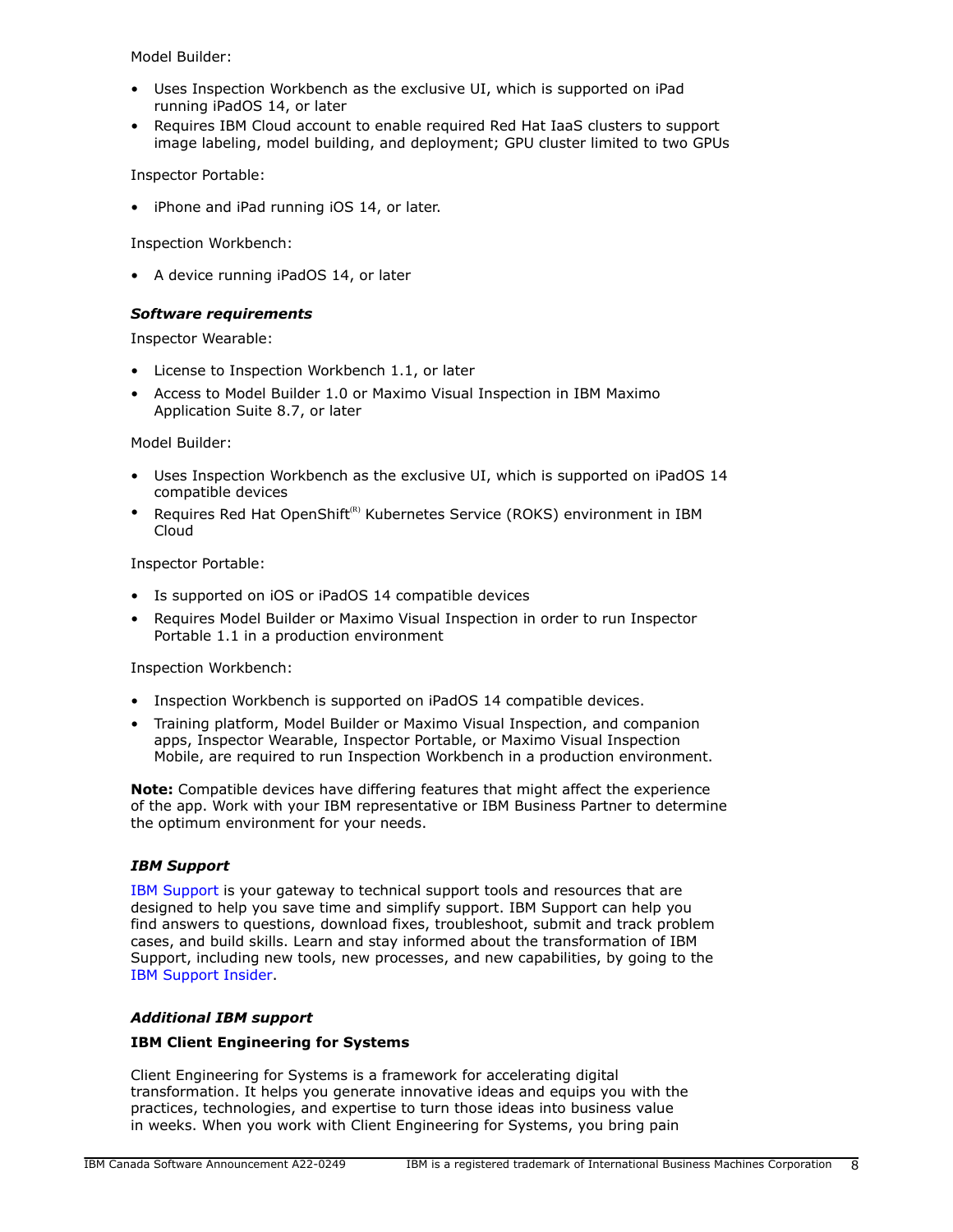points into focus. You empower your team to take manageable risks, adopt leading technologies, speed up solution development, and measure the value of everything you do. Client Engineering for Systems has experts and services to address a broad array of use cases, including capabilities for business transformation, hybrid cloud, analytics and AI, infrastructure systems, security, and more. Contact Client Engineering for Systems at sysgarage@ibm.com.

#### **Planning information**

#### *Packaging*

These programs are delivered through the internet as an electronic download. There is no physical media.

These programs, when downloaded from a website, contains the applicable IBM license agreement and License Information, if appropriate, which will be presented for acceptance at the time of installation of the program. For future reference, the license and License Information will be stored in a directory such as LICENSE.TXT.

#### **Security, auditability, and control**

The programs in this announcement use the security and auditability features of the system in which it is installed.

The client is responsible for evaluation, selection, and implementation of security features, administrative procedures, and appropriate controls in application systems and communication facilities.

# <span id="page-8-0"></span>**Ordering information**

For ordering information, consult your IBM representative or IBM Business Partner, or go to the [Passport Advantage](https://www.ibm.com/software/passportadvantage/) website.

This program is available only through Passport Advantage.

#### **Passport Advantage**

There is no new ordering information in this release. As a convenience, the following table lists all currently available part numbers.

IBM Inspector Wearable

| <b>Part description</b>                                                                      | <b>Part number</b> |
|----------------------------------------------------------------------------------------------|--------------------|
| IBM Inspector Wearable Client Device<br>License + SW Subscription & Support 12<br>Months     | D07C0ZX            |
| IBM Inspector Wearable Client Device SW<br>Subscription & Support Reinstatement 12<br>Months | D07C1ZX            |
| IBM Inspector Wearable Client Devices<br>Monthly License                                     | D0806ZX            |
| IBM Inspector Wearable Client Device<br>Annual SW Subscription & Support<br>Renewal          | E07BZZX            |

#### IBM Inspector Portable

| <b>Part description</b>                                                                                   | <b>Part number</b> |
|-----------------------------------------------------------------------------------------------------------|--------------------|
| IBM Inspector Portable Standard Edition<br>Client Device Annual SW Subscription &<br>Support Renewal      | E04J0ZX            |
| IBM Inspector Portable Standard Edition<br>Client Device License + SW Subscription &<br>Support 12 Months | D04J1ZX            |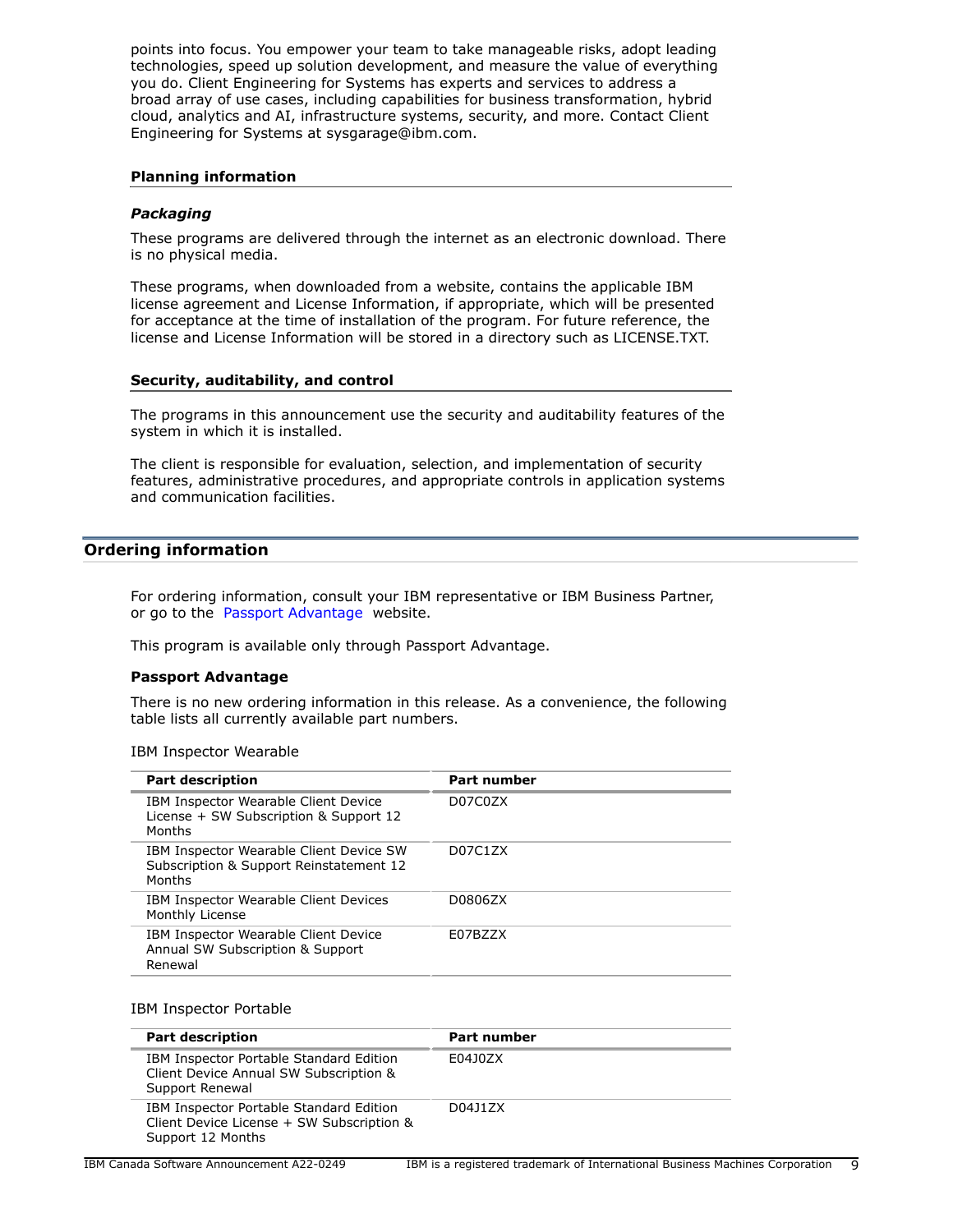| <b>Part description</b>                                                                                         | <b>Part number</b> |
|-----------------------------------------------------------------------------------------------------------------|--------------------|
| IBM Inspector Portable Standard Edition<br>Client Device SW Subscription & Support<br>Reinstatement 12 Months   | D04J2ZX            |
| IBM Inspector Portable Enterprise Edition<br>Client Device Annual SW Subscription &<br>Support Renewal          | E04J3ZX            |
| IBM Inspector Portable Enterprise Edition<br>Client Device License + SW Subscription &<br>Support 12 Months     | D04J4ZX            |
| IBM Inspector Portable Enterprise Edition<br>Client Device SW Subscription & Support<br>Reinstatement 12 Months | D04J5ZX            |
| IBM Inspector Portable Standard Edition<br>Client Device Monthly License                                        | D07Y7ZX            |
| IBM Inspector Portable Enterprise Edition<br>Client Device Monthly License                                      | D07Y8ZX            |

# IBM Inspection Workbench

| <b>Part number description</b>                                                                 | <b>Part number</b> |
|------------------------------------------------------------------------------------------------|--------------------|
| IBM Inspection Workbench Client Device<br>License + SW Subscription & Support 12<br>Months     | D04537X            |
| IBM Inspection Workbench Client Device<br>Annual SW Subscription & Support<br>Renewal          | F04527X            |
| IBM Inspection Workbench Client Device<br>SW Subscription & Support Reinstatement<br>12 Months | D04547X            |
| IBM Inspection Workbench Client Device<br>Monthly License                                      | D07Y6ZX            |
|                                                                                                |                    |

#### IBM Model Builder

| <b>Part description</b>                                                                      | <b>Part number</b> |
|----------------------------------------------------------------------------------------------|--------------------|
| IBM Model Builder for Vision Install License<br>+ SW Subscription & Support 12 Months        | D080RZX            |
| IBM Model Builder for Vision Install<br>Monthly License                                      | D080SZX            |
| IBM Model Builder for Vision Install SW<br>Subscription & Support Reinstatement 12<br>Months | D080TZX            |
| IBM Model Builder for Vision Install Annual<br>SW Subscription & Support Renewal             | E080QZX            |

#### IBM Inspection Suite Fast Start

| <b>Part description</b>                                                 | Part number |  |
|-------------------------------------------------------------------------|-------------|--|
| IBM Inspection Suite Fast Start<br>Engagement Remotely Deliver Services | D0865ZX     |  |

#### **Charge metric**

#### *Charge metric for licensed products*

The charge metrics for these licensed products can be found in the following License Information documents:

| Program number | <b>License Information</b><br>document title | <b>License Information</b><br>document number |
|----------------|----------------------------------------------|-----------------------------------------------|
| 5900-ALX       | <b>IBM Inspector Wearable</b>                | L-STSO-CCCR7F                                 |
| 5900-AFB       | <b>IBM Inspector Portable</b>                | L-STSO-CD326Q                                 |
| 5900-ALW       | <b>IBM Model Builder</b>                     | L-STSO-CB9SC7                                 |
| 5900-AEA       | IBM Inspection Workbench                     | L-STSO-CASUWN                                 |

IBM Canada Software Announcement A22-0249 IBM is a registered trademark of International Business Machines Corporation 10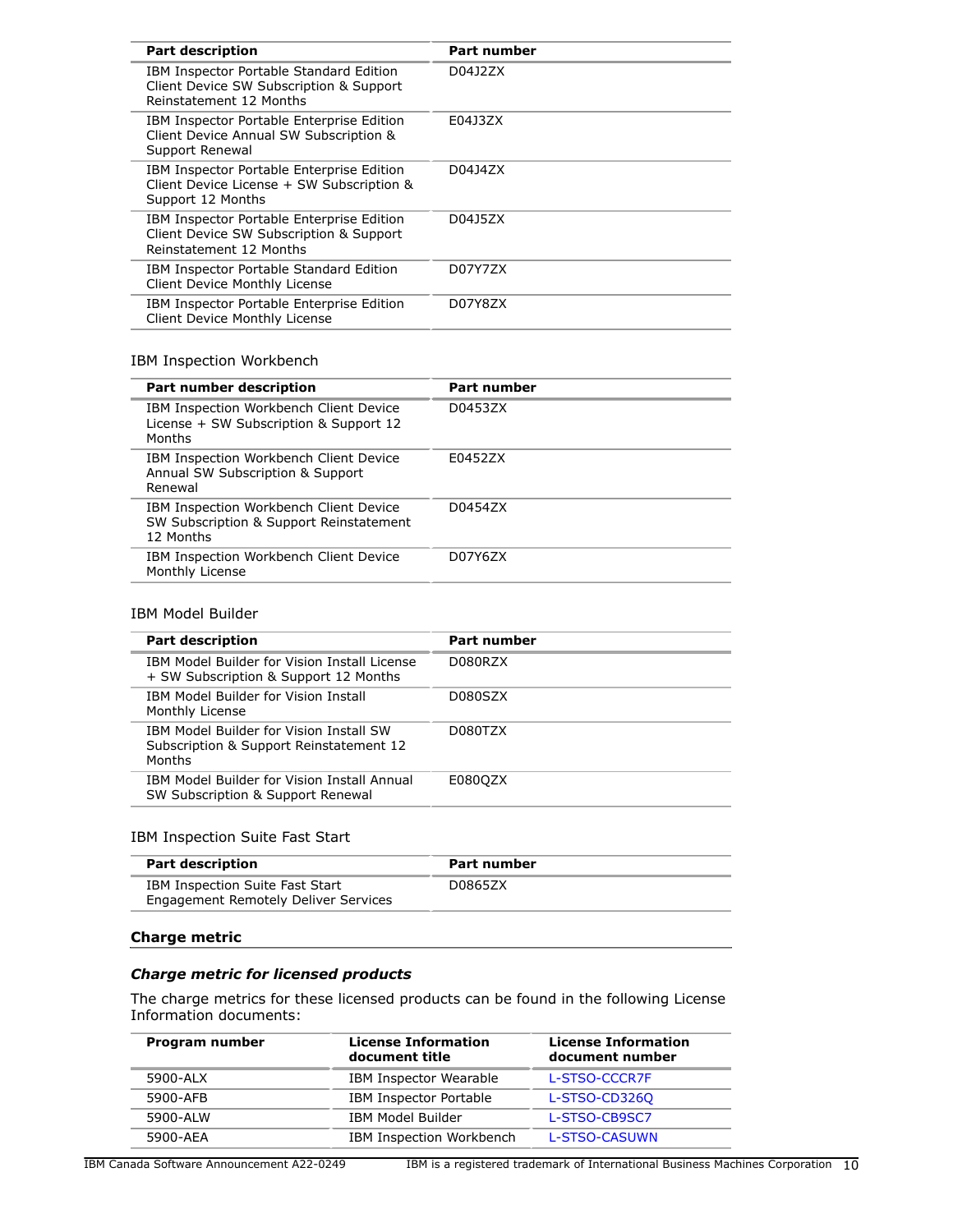Select your language of choice and scroll down to the Charge Metrics section. Follow-on releases, if any, may have updated terms. See the [License Information](https://www.ibm.com/software/sla/sladb.nsf/search?OpenForm) [documents](https://www.ibm.com/software/sla/sladb.nsf/search?OpenForm) website for more information.

#### *Charge metric for cloud services*

The charge metrics for this cloud service can be found in the following Service Description document:

| Program number | <b>Service Description</b><br>document title | <b>Service Description</b><br>document number |
|----------------|----------------------------------------------|-----------------------------------------------|
| 5900-AMF       | IBM Inspection Suite Fast<br>Start           | i126-9287                                     |

Select your language of choice and scroll down to the Charge Metrics section. Follow-on releases, if any, may have updated terms. Clients will always be directed to the most current published version of the Service Description. To review older versions, use the "Version" drop-down menu to the left of the displayed Service Description to select a previous version.

# <span id="page-10-0"></span>**Terms and conditions**

#### **Terms and conditions for the licensed product**

The information provided in this announcement letter is for reference and convenience purposes only. The terms and conditions that govern any transaction with IBM are contained in the applicable contract documents such as the IBM International Program License Agreement, IBM International Passport Advantage Agreement, and the IBM Agreement for Acquisition of Software Maintenance.

This product is available only through Passport Advantage.

#### *Licensing*

IBM International Program License Agreement including the License Information document and Proof of Entitlement (PoE) govern your use of the program. PoEs are required for all authorized use. Part number products only, offered outside of Passport Advantage, where applicable, are license only and do not include Software Maintenance.

#### *Software Maintenance*

Licenses under the IBM International Program License Agreement (IPLA) provide for support with ongoing access to releases and versions of the program. IBM includes one year of Software Subscription and Support (also referred to as Software Maintenance) with the initial license acquisition of each program acquired. The initial period of Software Subscription and Support can be extended by the purchase of a renewal option, if available. Two charges apply: a one-time license charge for use of the program and an annual renewable charge for the enhanced support that includes telephone assistance (voice support for defects during normal business hours), as well as access to updates, releases, and versions of the program as long as support is in effect.

#### *License Information number*

The following License Information documents apply to the offerings in this announcement:

| Program number | <b>License Information</b><br>document title | <b>License Information</b><br>document number |
|----------------|----------------------------------------------|-----------------------------------------------|
| 5900-ALX       | <b>IBM Inspector Wearable</b>                | L-STSO-CCCR7F                                 |
| 5900-AFB       | IBM Inspector Portable                       | L-STSO-CD3260                                 |
| 5900-ALW       | IBM Model Builder                            | L-STSO-CB9SC7                                 |

IBM Canada Software Announcement A22-0249 IBM is a registered trademark of International Business Machines Corporation 11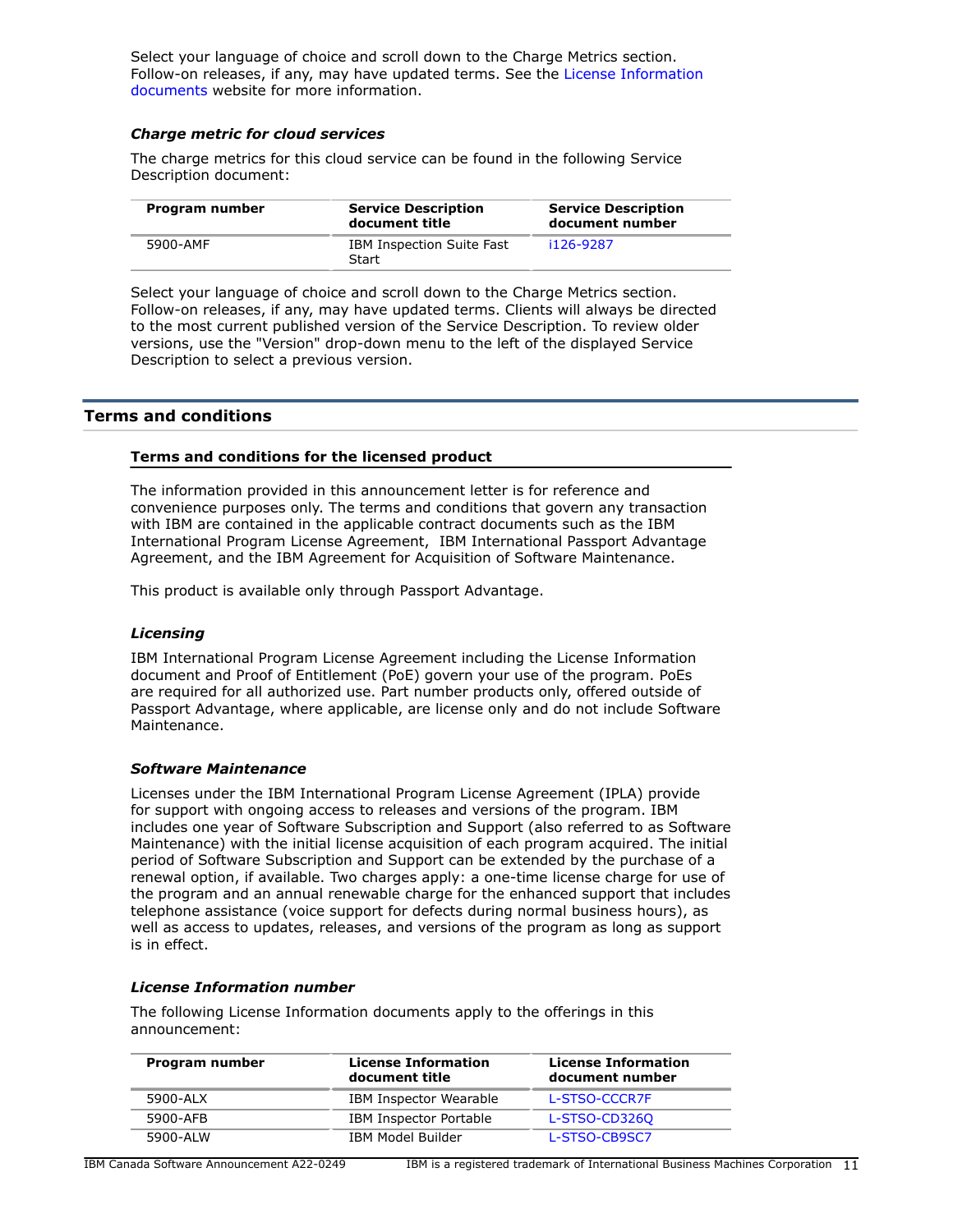| Program number | <b>License Information</b><br>document title | <b>License Information</b><br>document number |
|----------------|----------------------------------------------|-----------------------------------------------|
| 5900-AEA       | IBM Inspection Workbench                     | L-STSO-CASUWN                                 |

Follow-on releases, if any, may have updated terms. See the [License Information](https://www.ibm.com/software/sla/sladb.nsf/search?OpenForm) [documents](https://www.ibm.com/software/sla/sladb.nsf/search?OpenForm) website for more information.

# *Limited warranty applies*

Yes

#### *Limited warranty*

IBM warrants that when the program is used in the specified operating environment, it will conform to its specifications. The warranty applies only to the unmodified portion of the program. IBM does not warrant uninterrupted or error-free operation of the program or that IBM will correct all program defects. You are responsible for the results obtained from the use of the program.

IBM provides you with access to IBM databases containing information on known program defects, defect corrections, restrictions, and bypasses at no additional charge. For further information, see the [IBM Support Guide](http://www.ibm.com/support/customercare/sas/f/handbook/home.html).

IBM will maintain this information for at least one year after the original licensee acquires the program (warranty period).

#### *Program technical support*

#### **Continuous delivery (CD) support**

Technical support of a program product version or release will be available for a minimum of two years from the planned availability date, as long as your Subscription and Support is in effect.

This technical support allows you to obtain assistance (by telephone or electronic means) from IBM for product-specific, task-oriented questions regarding the installation and operation of the program product. Software Subscription and Support also provides you with access to versions, releases, and updates (CD releases, Long Term Support Releases or fixes) of the program.

You will be notified, through an announcement letter, of discontinuance of support with 12 months' notice.

If you require additional technical support from IBM, including an extension of support beyond the discontinuance date, contact your IBM representative or IBM Business Partner. This extension may be available for a fee.

For additional information on the CD support lifecycle policy, see the [IBM](https://www.ibm.com/support/pages/ibm-continuous-delivery-support-lifecycle-policy) [Continuous Delivery Support Lifecycle Policy](https://www.ibm.com/support/pages/ibm-continuous-delivery-support-lifecycle-policy) web page.

For additional information on the IBM Software Support Lifecycle Policies, see the [Standard and enhanced IBM software support lifecycle policies](http://www.ibm.com/software/support/lifecycle/lc-policy.html) website.

#### *Money-back guarantee*

If for any reason you are dissatisfied with the program and you are the original licensee, you may obtain a refund of the amount you paid for it, if within 30 days of your invoice date you return the program and its PoE to the party from whom you obtained it. If you downloaded the program, you may contact the party from whom you acquired it for instructions on how to obtain the refund.

For clarification, note that (1) for programs acquired under the IBM International Passport Advantage offering, this term applies only to your first acquisition of the program and (2) for programs acquired under any of IBM's On/Off Capacity on Demand (On/Off CoD) software offerings, this term does not apply since these offerings apply to programs already acquired and in use by you.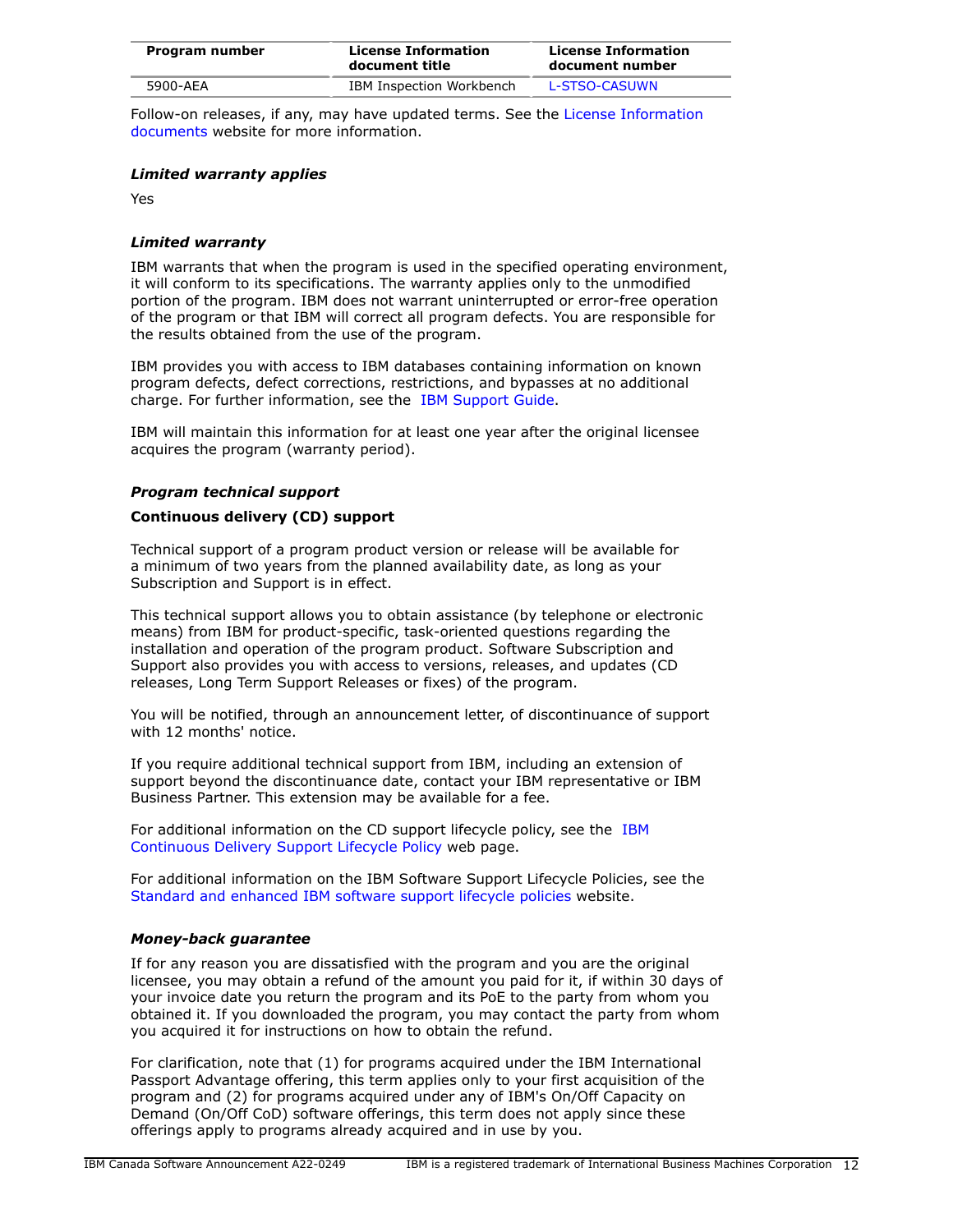# *Volume orders (IVO)*

No

# *Passport Advantage applies*

Yes, information is available on the [Passport Advantage and Passport Advantage](http://www.ibm.com/software/passportadvantage) [Express](http://www.ibm.com/software/passportadvantage) website.

#### *Software Subscription and Support applies*

Yes. Software Subscription and Support, also referred to as Software Maintenance, is included with licenses purchased through Passport Advantage and Passport Advantage Express. Product upgrades and Technical Support are provided by the Software Subscription and Support offering as described in the Agreements. Product upgrades provide the latest versions and releases to entitled software, and Technical Support provides voice and electronic access to IBM support organizations, worldwide.

IBM includes one year of Software Subscription and Support with each program license acquired. The initial period of Software Subscription and Support can be extended by the purchase of a renewal option, if available.

While your Software Subscription and Support is in effect, IBM provides you assistance for your routine, short duration installation and usage (how-to) questions, and code-related questions. IBM provides assistance by telephone and, if available, electronic access, only to your information systems (IS) technical support personnel during the normal business hours (published prime shift hours) of your IBM support centre. (This assistance is not available to your users.) IBM provides Severity 1 assistance 24 hours a day, 7 days a week. For additional details, see the [IBM](http://www.ibm.com/support/customercare/sas/f/handbook/home.html) [Support Guide](http://www.ibm.com/support/customercare/sas/f/handbook/home.html). Software Subscription and Support does not include assistance for the design and development of applications, your use of programs in other than their specified operating environment, or failures caused by products for which IBM is not responsible under the applicable agreements.

Unless specified otherwise in a written agreement with you, IBM does not provide support for third-party products that were not provided by IBM. Ensure that when contacting IBM for covered support, you follow problem determination and other instructions that IBM provides, including in the [IBM Support Guide.](http://www.ibm.com/support/customercare/sas/f/handbook/home.html)

For additional information about the International Passport Advantage Agreement and the IBM International Passport Advantage Express Agreement, go to the [Passport Advantage and Passport Advantage Express](http://www.ibm.com/software/passportadvantage) website.

# *IBM Technology Support Services - Support Line for IBM Z*

No

*Variable charges apply*

No

# *Educational allowance available*

Not applicable.

#### **Terms and conditions for the cloud service**

The information provided in this announcement letter is for reference and convenience purposes only. The terms and conditions that govern any transaction for the acquisition of cloud services from IBM consist of either the IBM Cloud Services Agreement and the applicable offering Service Description or the IBM International Passport Advantage Agreement or the International Passport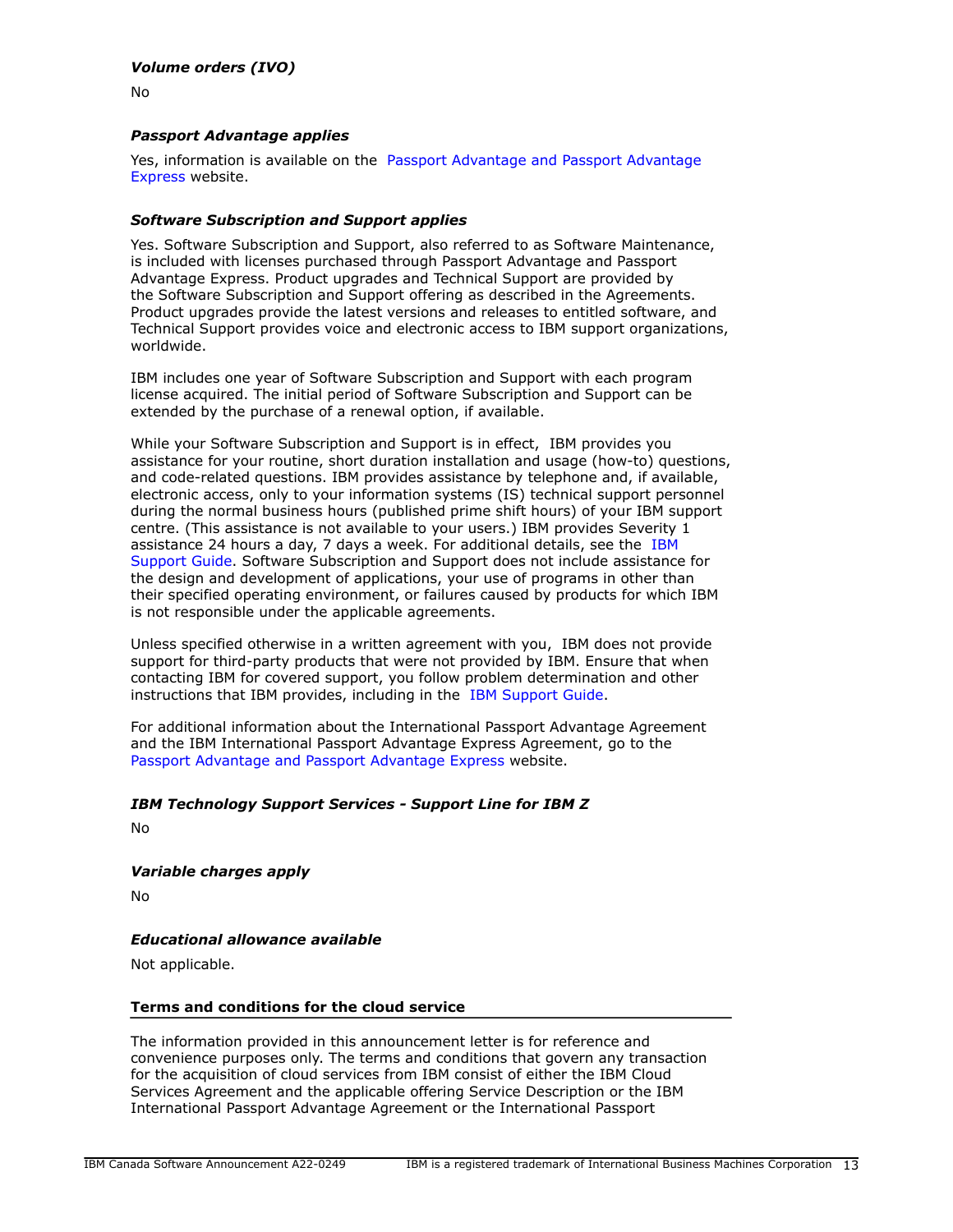Advantage Express Agreement and the IBM Terms of Use - General Terms for Cloud Offerings and the applicable offering Service Description.

#### *Technical support*

Technical support is provided for cloud services and enabling software, as applicable, during the subscription period. Any enhancements, updates, and other materials provided by IBM as part of any such technical support are considered to be part of the cloud service, as applicable, and therefore governed by the applicable agreement as defined in client's quote or transaction document. Technical support is included with the cloud service and is not available as a separate offering.

Additional technical support information for this cloud service offering may be found in the [IBM Support Guide](http://www.ibm.com/support/customercare/sas/f/handbook/home.html) or in service-specific documentation.

#### *Service Description*

The following Service Description document applies to the offering in this announcement:

| Program number | <b>Service Description</b><br>document title | <b>Service Description</b><br>document number |
|----------------|----------------------------------------------|-----------------------------------------------|
| 5900-AMF       | IBM Inspection Suite Fast<br>Start           | i126-9287                                     |

Follow-on levels of this cloud service, if any, may have updated terms. Clients will always be directed to the most current published version of the Service Description. To review older versions, use the "Version" drop-down menu to the left of the displayed Service Description to select a previous version.

# *Limited warranty*

See the warranty defined in the applicable agreement governing client's acquisition for this offering.

# *Money-back guarantee*

No

# *Volume orders (IVO)*

No

# *Passport Advantage applies*

Yes, information is available on the [Passport Advantage and Passport Advantage](http://www.ibm.com/software/passportadvantage) [Express](http://www.ibm.com/software/passportadvantage) website.

#### *Usage restrictions*

Yes

For usage restrictions, see the Service Description documents listed in this [Terms](#page-10-0) [and conditions](#page-10-0) section.

# *Educational allowance available*

No

# **Statement of good security practices**

IT system security involves protecting systems and information through intrusion prevention, detection, and response to improper access from within and outside your enterprise. Improper access can result in information being altered, destroyed,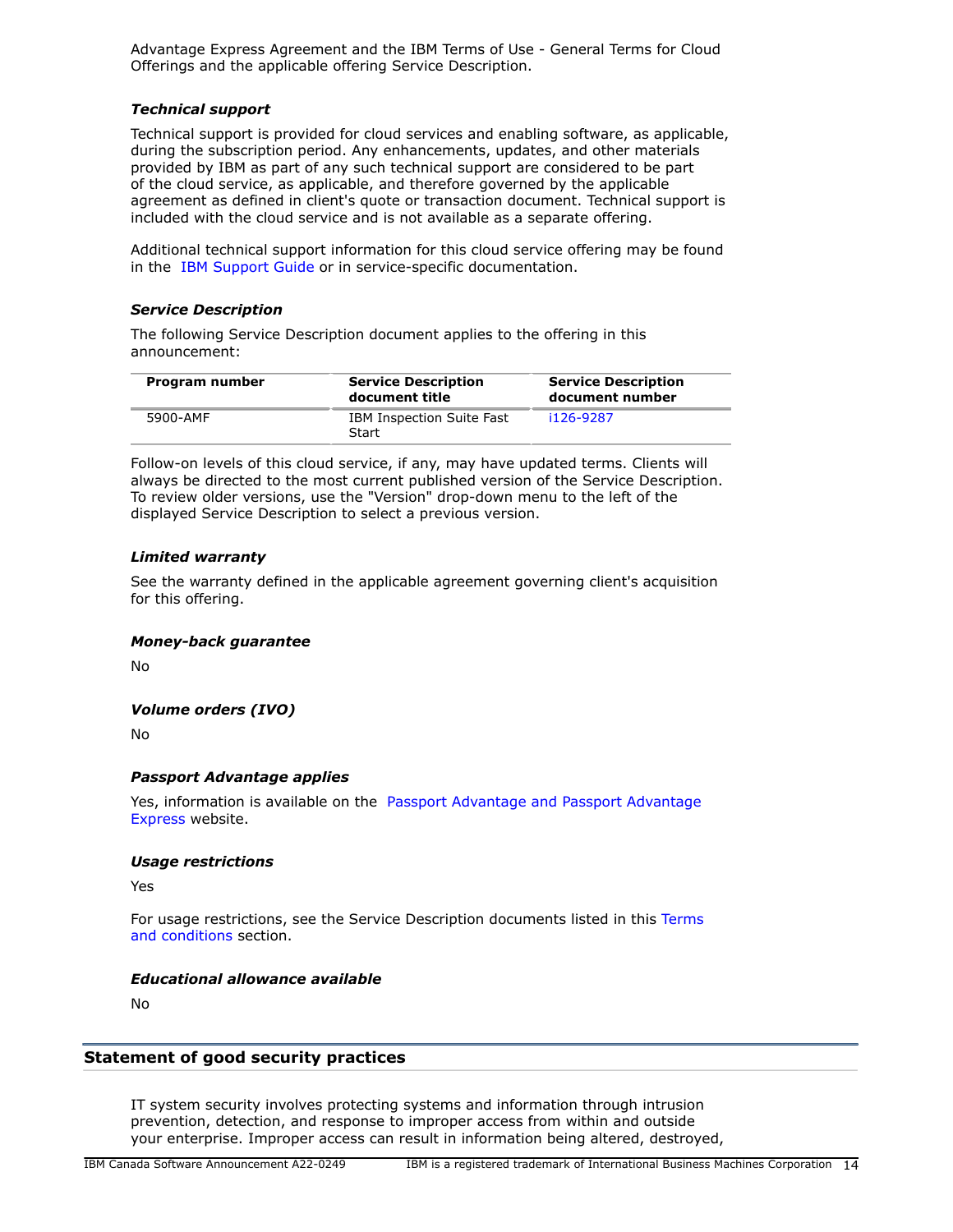or misappropriated or can result in misuse of your systems to attack others. Without a comprehensive approach to security, no IT system or product should be considered completely secure and no single product or security measure can be completely effective in preventing improper access. IBM systems and products are designed to be part of a regulatory compliant, comprehensive security approach, which will necessarily involve additional operational procedures, and may require other systems, products, or services to be most effective.

**Important:** IBM does not warrant that any systems, products, or services are immune from, or will make your enterprise immune from, the malicious or illegal conduct of any party.

# <span id="page-14-0"></span>**Prices**

Prices are subject to change without notice.

GST, QST, and sales taxes, where applicable, are extra.

For additional information and current prices, contact your local IBM representative or IBM Business Partner.

#### **Business Partner information**

If you are an IBM Business Partner acquiring products from IBM, you may link to Passport Advantage On-line for resellers where you can obtain Business Partner pricing information. An IBMid and password are required to access the [IBM Passport](https://www.ibm.com/software/passportadvantage/pao_reseller.html) [Advantage](https://www.ibm.com/software/passportadvantage/pao_reseller.html) or [IBM PartnerWorld](https://www.ibm.com/partnerworld/resources/sell) $(R)$  website.

#### **Passport Advantage**

For Passport Advantage information and charges, contact your IBM representative. Additional information is also available on the [Passport Advantage and Passport](http://www.ibm.com/software/passportadvantage) [Advantage Express](http://www.ibm.com/software/passportadvantage) website.

#### <span id="page-14-1"></span>**Order now**

To order, contact the IBM Digital Sales Center, your local IBM representative, or your IBM Business Partner. To identify your local IBM representative or IBM Business Partner, call 800-IBM-4YOU (426-4968). For more information, contact the IBM Digital Sales Center.

Phone: 800-IBM-4YOU (426-4968)

Fax: 800-2IBM-FAX (242-6329)

For IBM representative: askibm@ca.ibm.com

For IBM Business Partner: pwcs@us.ibm.com

IBM Digital Sales Offices 3600 Steeles Ave. East Markham, ON L3R 9Z7, CA H7

The IBM Digital Sales Center, our national direct marketing organization, can add your name to the mailing list for catalogues of IBM products.

**Note:** Shipments will begin after the planned availability date.

# <span id="page-14-2"></span>**Regional availability**